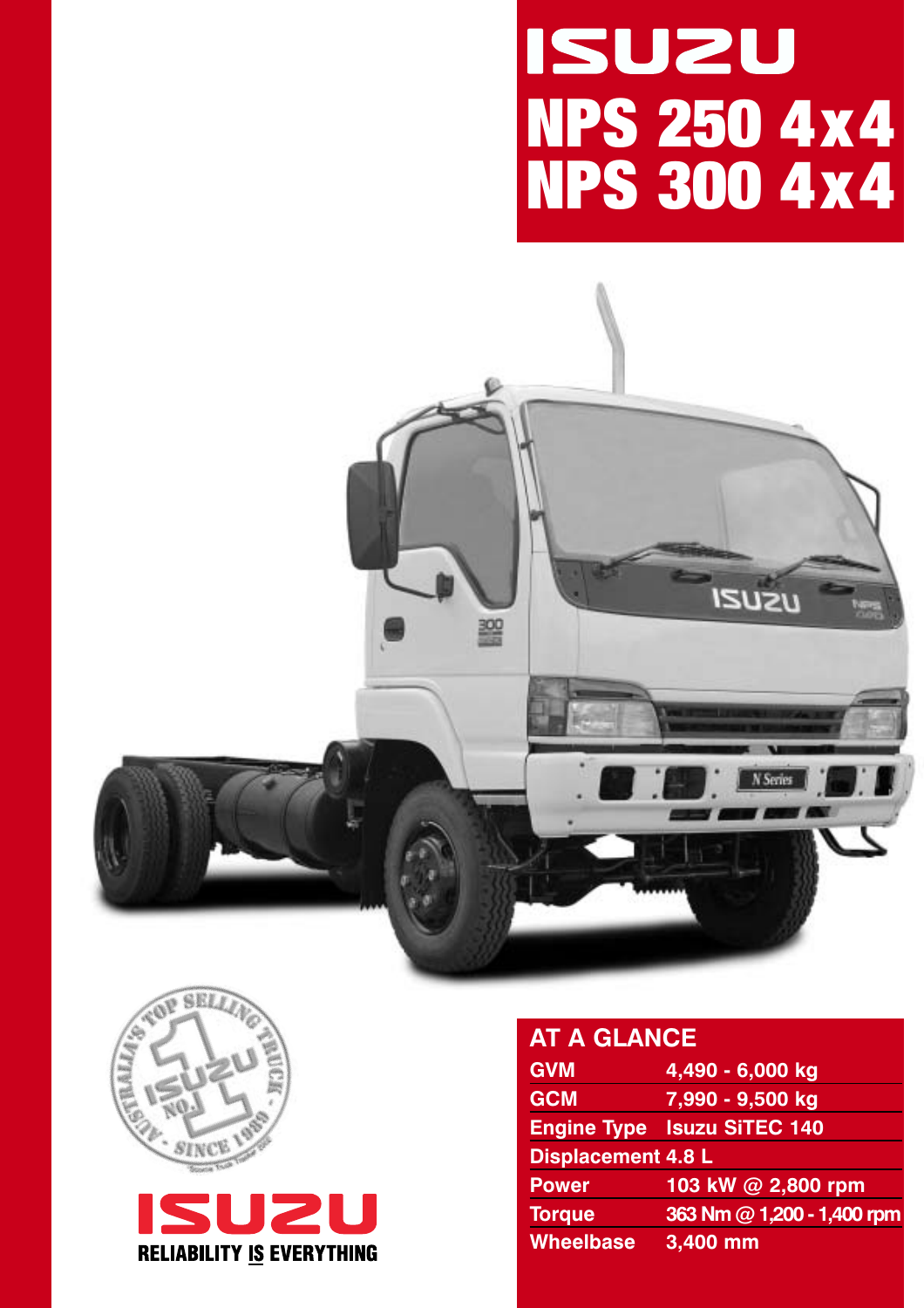## **DRIVELINE & CHASSIS SPECIFICATIONS**

#### **ENGINE: SiTEC 140 (ISUZU 4HE1-XN)**

Type: 4 cylinder, 4 stroke, SOHC, direct injection diesel. Turbocharged and air-to-air intercooled. Adjustable roller type rocker arms. Variable swirl system.

Displacement: 4,751 cc

Compression Ratio: 17.3:1

Bore x Stroke: 110 x 125 mm

Max power (DIN NET): 103 kW @ 2,800 RPM Max torque (DIN NET): 363 Nm @ 1,200 - 1,400 RPM Emissions Standard: ADR 80/00 (USEPA 1998)

• Plate type oil cooler. 13 L oil capacity. Combined full flow main and bypass oil filter.

#### **COOLING SYSTEM**

• 6 blade, 440 mm diameter cooling fan with thermostatically controlled viscous clutch. Dual drive belts and thermostats. Radiator frontal area: 3,717 cm<sup>2</sup>. 12.5 L coolant capacity.

#### **AIR INTAKE SYSTEM**

- Vertical air intake mounted on back of cab. 220 x 320 mm air cleaner element.
- 500 x 370 mm air-to-air intercooler. **FUEL SYSTEM**
- Zexel MI-TICS mechanically integrated in line injection pump. Fuel/water separator with warning lamp.
- 125 L steel tank.

#### **CLUTCH**

- Self adjusting hydraulic control. Single plate 300 mm diameter.
- Asbestos free lining material.
- Total lining area: 847 cm<sup>2</sup>.

# **TRANSMISSION**

- **ISUZU MYY-5T 5 Speed manual**
- 5 forward speeds including overdrive. • Synchromesh on all forward gears.
- 2.8 L oil capacity.
- PTO provision on LHS of transmission case. PTO drive from counter gear.
- Gear ratios (: 1)

1st 2nd 3rd 4th 5th Rev 5.315 3.053 1.655 1.000 0.721 5.068

#### **TRANSFER GEARBOX**

- High ratio: 1.00:1, Low ratio: 1.842:1
- Part time 4WD.

#### **AXLES**

#### **FRONT: ISUZU FD026**

- Full floating, Banjo type. Birfield outer joints and manual lock front hubs. 2,600 kg capacity
- Drive ratio: 5.571:1 **REAR: ISUZU R040**
- Full floating Banjo type. Four pinion limited slip differential. 4,000 kg capacity.
- Drive ratio: 5.571:1



**ISUZU SiTEC 140 (4HE1-XN) ENGINE PERFORMANCE CHART**

#### **SUSPENSION FRONT**

- Single stage, alloy steel, multi-leaf springs.
- Nominal size: 1,300 x 70 mm
- Total spring capacity (at ground): 3,010 kg
- Double acting, hydraulic shock absorbers. Stabiliser bar. **REAR**
- Two stage, alloy steel, multi-leaf springs.
- Nominal size: 1,300 x 70 mm
- Total spring capacity (at ground): 4,500 kg
- Double acting, hydraulic shock absorbers.

#### **BRAKES**

- Front and rear drum brakes with dual circuit hydraulic control, vacuum assistance and load sensing proportioning valve.
- Front drum diameter: 320 mm
- Rear drum diameter: 320 mm
- Swept area: 3,519 cm2
- Asbestos free lining material.
- 190 mm diameter drum park brake mounted on rear of transmission.
- Vacuum controlled exhaust brake.

#### **STEERING**

- Power assisted recirculating ball steering.
- Gear ratio: 20.9:1
- Turns lock to lock: 3.7
- 38<sup>°</sup> wheel cut angle (inside wheel).

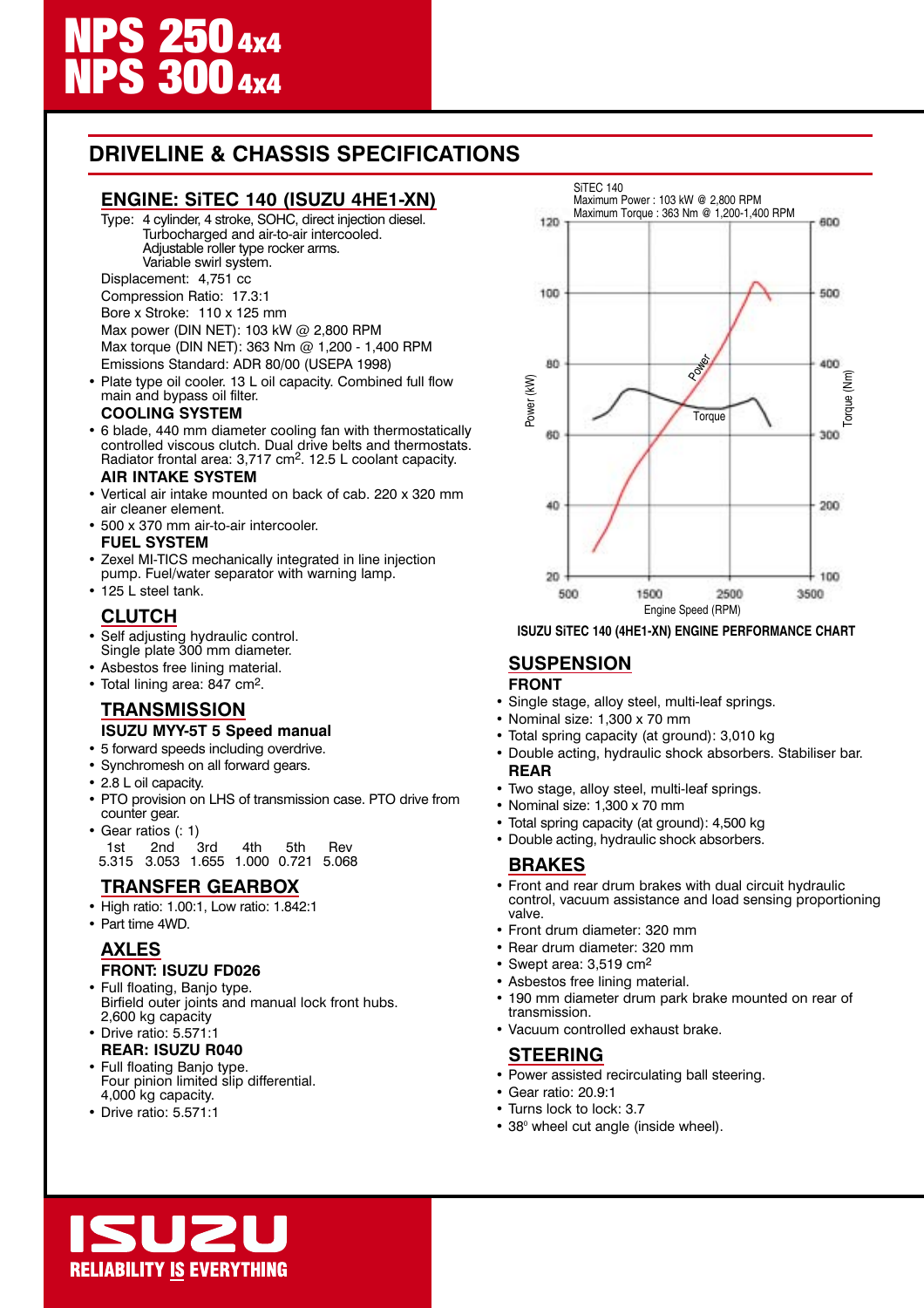#### **WHEELS AND TYRES**

- 6.00J x 17.5 Six stud wheels.
- 8.5R 17.5TL Michelin XZY Tubeless tyres.
- Maximum tyre rating: 1,450 kg per tyre (single tyres). 1,400 kg per tyre (dual tyres).
- 1 frame mounted spare wheel and tyre assembly.

#### **AXLE LOAD SUMMARY**

|                       | <b>FRONT</b> | <b>REAR</b> |
|-----------------------|--------------|-------------|
| Axle Capacity (kg):   | 2.600        | 4.000       |
| Spring Capacity (kg): | 3.010        | 4.500       |
| Tyre Capacity (kg):   | 2.900        | 5.600       |
| Limit (kg):           | 2,600        | 4,000       |

Note: Vehicle loading limit is determined by the combination of axle loading limit, GVM and GCM limit, and government regulatory requirements. Consult your Isuzu dealer to select the correct vehicle for your specific application.

# **CABIN SPECIFICATIONS AND APPOINTMENTS**

#### **CAB EXTERIOR**

- All steel cab, side door impact protection beams. Outer body panels galvanised, corrosion resistant primer treated cab.
- Cab built to comply with ECE-R29 crash safety tests.
- Manual cab tilt to 45°.
- Access to fluid checkpoints without tilting cab.
- Four point tuned rubber cab mounting.
- Body coloured impact resisting polycarbonate front bumper, steel backing frame.
- Heavy duty aluminium non slip entry steps.
- 90° opening internally reinforced door.
- Water spray suppression guards, front mudflaps.
- Laminated windscreen.
- 2 speed windscreen wiper system, intermittent wipe mode, triple washer jets.
- Single piece halogen headlamps incorporating turn signals.
- Combination brake, turn, reverse and marker lamps, registration plate illumination lamps. Extended wiring harness. Reverse alarm.
- Roof-mounted clearance lamps.
- "West Coast" type rear view mirrors. Large flat mirror glass with additional, independently adjustable convex "spot" mirror on both sides.

#### **CAB INTERIOR**

- Wide contoured driver's bucket seat, lumbar support, reclining back, fore-aft adjustment. Two person passenger bench seat, folding seat back. Seat tilts for access to engine. Durable, fire resistant cloth seat facing.
- 3-point, lap sash seatbelts with emergency locking belt retractors in all outboard seating positions.
- Door and "A" pillar entry assist grips.
- Full interior panel trim, padded roof lining, vinyl floor mats. Windscreen header storage shelf.
- Tilt/Telescopic adjustable steering column, soft feel urethane steering wheel.
- Electric windows.

#### **CHASSIS FRAME**

- Cold riveted ladder frame. JIS-SAPH440 weldable steel. • Frame dimensions
- Side rail (mm): 203 x 65 x 6.0 Rear frame width (mm): 750

#### **ELECTRICAL SYSTEM**

- 24 Volt electrical system.
- 24 Volt, 50 Amp alternator.
- 24 Volt, 4.5 kW starter motor.
- 2x 80D26R (582CCA) batteries connected in series.

- Central locking with remote keyless entry.
- Twin cup holders.
- Centre console box with two storage trays. Fold down storage tray behind centre seat backrest.
- Heater/Demister with 4-speed fan and outlets for windscreen, side windows, face and floor.
- Fore-aft adjustable roof vent.
- Standard fully integrated air conditioning.
- Interior lamp with On/Door/Off switch activated by either door.
- Two speaker Eurovox Radio/CD player with digital anti skip memory.
- Optional 10 stack CD player.
- DIN sized compartment below radio for storage or for CB radio installation.

#### **DRIVER CONTROLS**

- Key-operated engine start/stop and steering lock. Engine idle speed control.
- Left side combination stalk: Windscreen wipers, washers and exhaust brake.
- Right side combination stalk: Turn signals and headlamps.
- Separate stalk for 4WD High/Low selection.

#### **INSTRUMENTATION**

- Gauges: Electronically driven speedometer and tachometer. Digital odometer with integrated dual tripmeter. Engine coolant temperature and fuel level gauges.
- Warning lamps: Low battery charge, brake failure, low fuel level, glow plug/engine malfunction, low oil pressure, water separator.
- Indicator lamps: Turn signals, parking brake, high beam, exhaust brake, 4WD engaged.